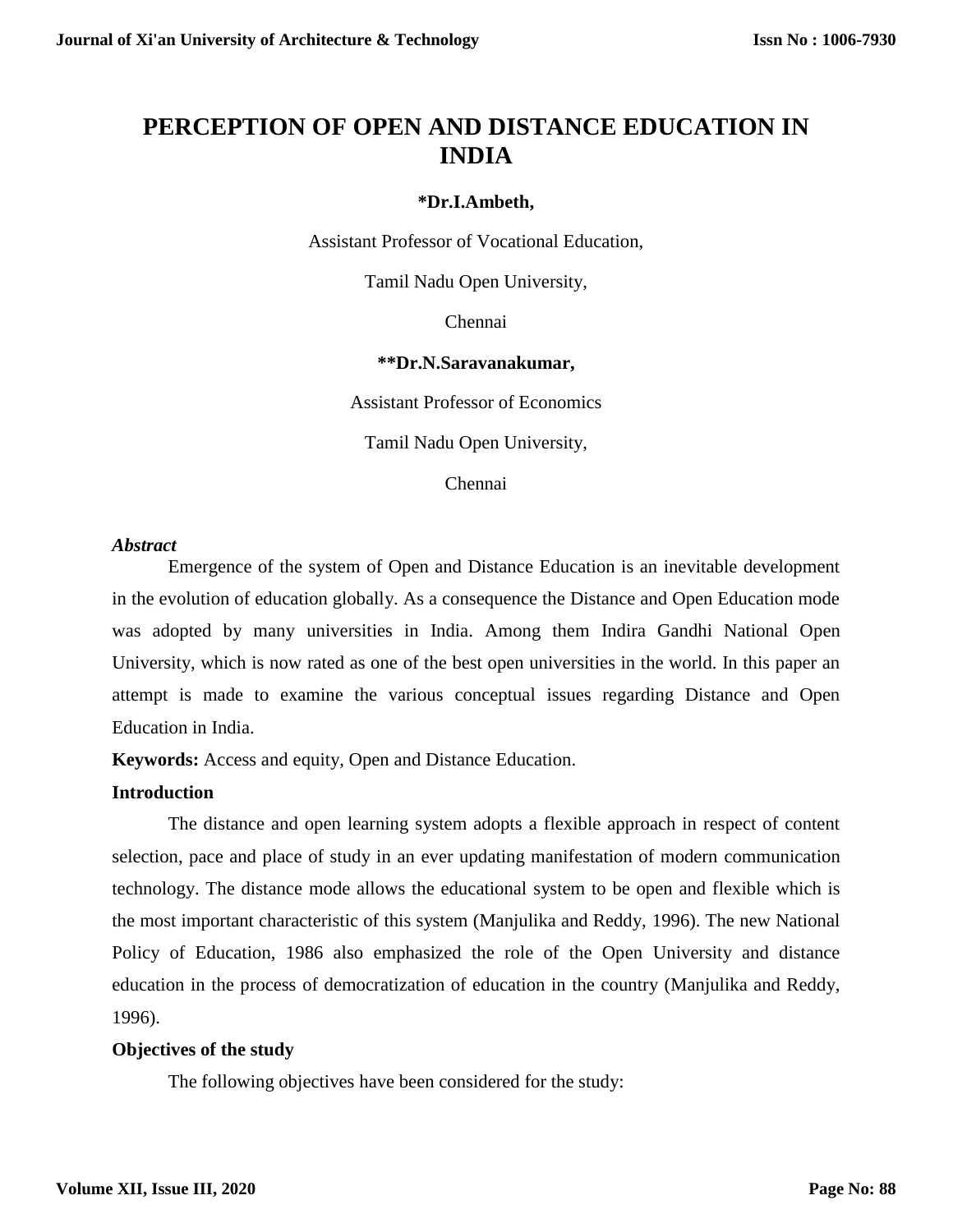- To study the term 'Distance Education' and 'Open Education'.
- To focus the need of Distance and Open Education.
- To find out the challenges of Distance and Open Education.

## **Distance Education**

The term is used to refer to the education of those who, for one reason or another, choose not to attend conventional schools, colleges, or universities but study at home. More (1990) defines distance education, or distance learning as 'all deliberate and planned learning that is directed or facilitated in a structure manner by an instructor, separated in space and/or time from the learner.' One of the most comprehensive definitions is by Keegan (1996:44) in which six basic defining elements of DE are suggested.

He observes that DE is characterized by:

• The separation of learner and tutor as opposed to face-to-face teaching.

• The influence of an educational organization which distinguishes distance education from Private study.

• The use of technical media, e.g. print, audio, or website to unite tutor and learner.

• The provision of a two-way communication so that the student may engage in dialogue with the tutor.

• The possibility of occasional meetings for purposes of interaction.

• The self-directed nature of the learner's involvement.

Kulandai swami (1992) refers to distance education as the third stage in the evaluation of education; the first stage being represented by the Gurukul system of ancient India, and the second stage by the conventional classroom system He believes that the distance education system symbolizes the transition of education from the stage of craft to the technology. Characterized by flexibility, high productivity and the capability to readily respond to market demands, an instrument can satisfy the requirements of equity and universal education.

## **Back-Ground Open Education**

"An open learning system is one in which the restriction placed on student are under constant review and removed wherever possible it incorporates the widest ranges of teaching strategies ,in particular those using independent and individualized learning." (Coffey 1977).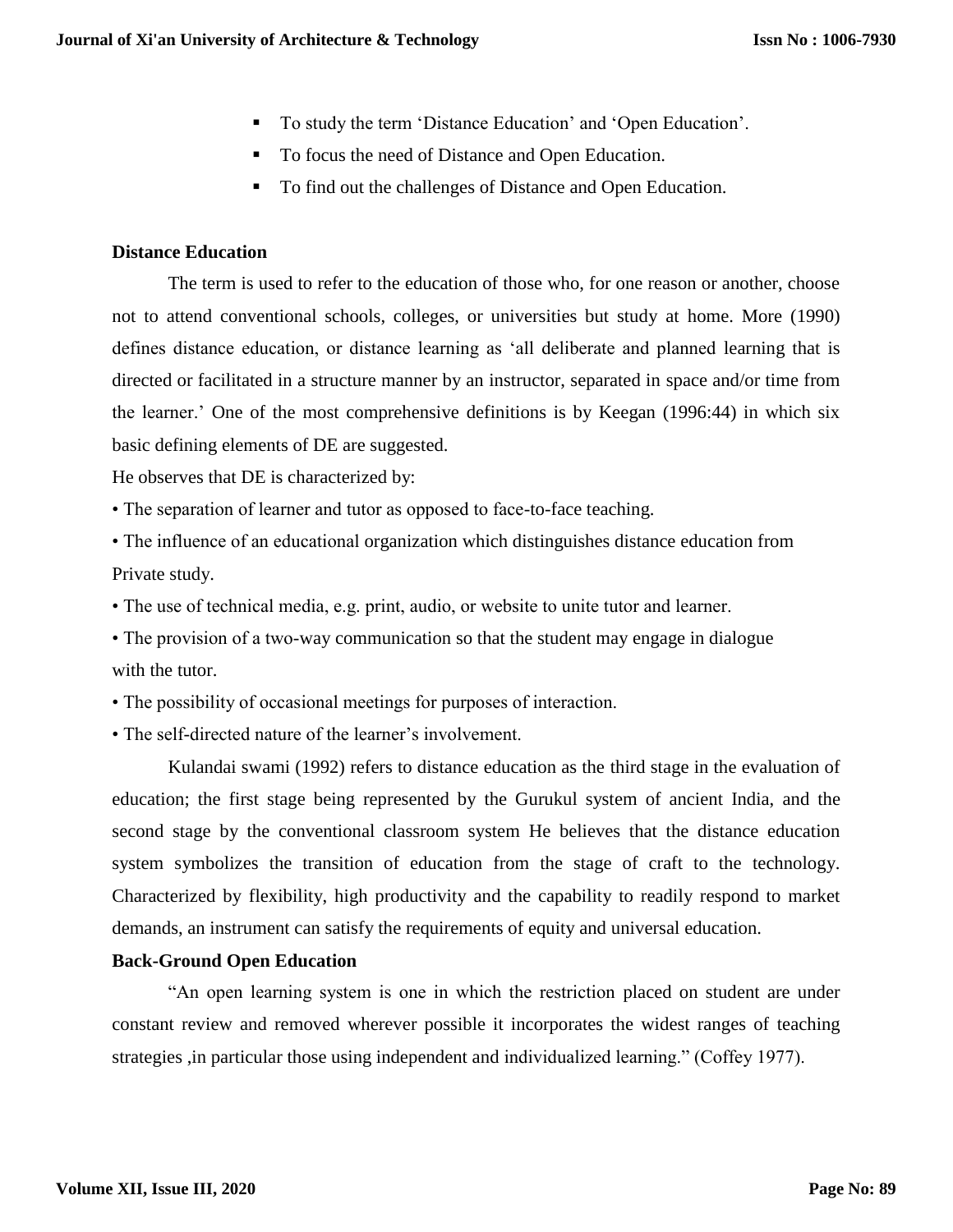"Open learning: arrangements to enable people to learn at the time, place and pace which satisfies their circumstances and requirement. The emphasis is on opening of opportunities by Overcoming the barrier that results from geographical isolation, personal or work commitments or conventional course structure which have often prevented people from gaining access to the training they need."(MSC, 1984)

Open education has been described as "arrangement to enable people to learn at the, place and space which satisfies their circumstances and requirements'' (Man Power Service Commission 1984).

"Open learning' is a term used to describe courses flexibly designed to meet individual requirements. It is often applied to provision which tries to remove barrier that prevent attendance at more traditional cources, it also suggest a learner centered philosophy."(Lewis and Spencer 1986)

"………a wide range of learning opportunities that both aimed to assist learners in gaining access to knowledge and skills they would otherwise be denied and to give learners the optimum degree of control over their own learning."(Dixon, 1987)

"Open learning is not just about access alone, it is also about providing people a fair chance of success."(Holt and Bonnici, 1988)

Open learning tends to be delivered through distance education that characterized by separation of geography distance and time. In open education, more emphasis has been given on openess. Openess in open education is measured in terms it flexibility or lack of restriction. It advocates conscious removal of all those constraints or reduce that have imposed by formal education in terms of admission, attendance, examination, course duration, entry qualification, age, examination scheduled etc. The open system that reduces a large number of this constraint is more open than the one that does not remove as many as the formal. Open education is a relative term as institution A is more open than institution B. Institutional B is more open than institutional C.

#### **Difference between Open and Distance Education**

Open Education is a term that has been used inter changeably with distance education. While distance education refers to the process of learning in which there is spatial, and usually temporal distance between the teacher and learner, on the other hand open education or open learning refers to the process of making learning available to a learner at a place and time of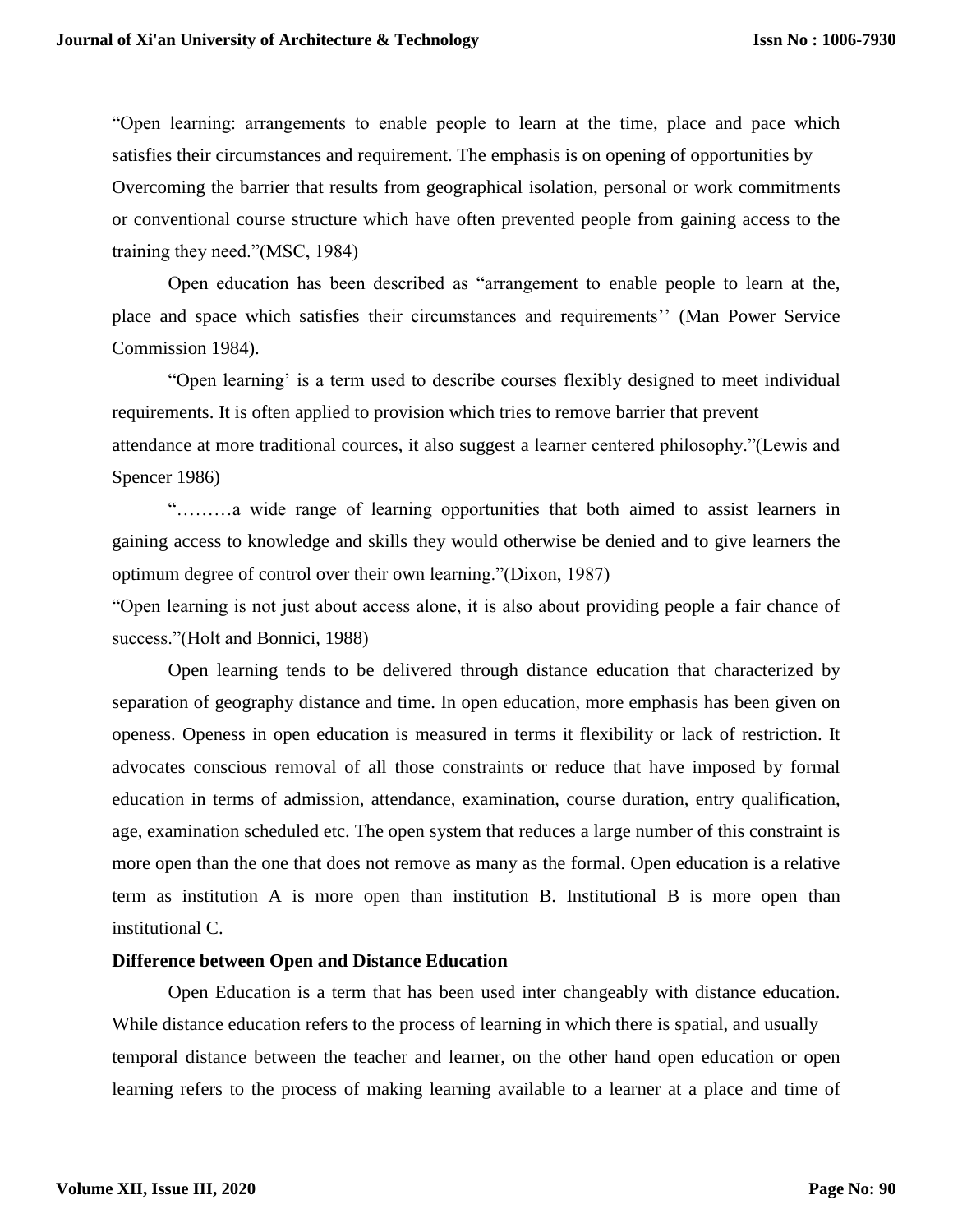his/her choice, and at a rate suitable to the learner. Open education has obviously long term goals as in essence it is socio-educational change which can make its way only gradually. The pattern of Open University is same.

Open learning together with flexible learning and distance learning seem to have formed the concept of open and distance learning (ODL). Maxwell makes the following distinction between open & distance learning.

"Open learning is defined as a student-centered approach to education that removes all barriers to access while providing a high degree of learner autonomy. Distance education refers to a mode of delivering a course of study in which the majority of communication between teachers and students occurs noncontiguous and the two-way communication between teacher and student necessary for the educational process is technologically mediated. Distance education may or may not be based on open-learning ideals." (Maxwell 1995, 43) Maxwell (1995) regards open learning and distance education as two non-traditional learning approaches that might provide an option for reaching non-traditional students. He further argues that "distance education and open learning should be recognized as two distinct concepts.

Distance education refers to a mode of delivery with certain characteristics that distinguish it from the campus-based mode of learning. Open learning refers to a philosophy of education providing students with as much choice and control as possible over content and learning strategies. A distance-education institution could be open or closed. An open learning course could be offered on campus or at a distance." (Maxwell 1995, 46) The tools and software used in DE are often quite the same as in ODL, but there is a shift in emphasis from a more teacher-focused environment towards an open learner centered and virtual learning environment with a focus on distributed expertise and cognitive tools.

## **Objectives of Distance and Open Education**

The CABE Committee's report (1994) has listed the major objectives of distance education as:

- To provide an alternate, cost-effective, non-formal channel for tertiary education.
- To supplement the conventional university system and to reduce the pressure on it.
- To provide 'second chance' education to those who have had to discontinue their formal education or could not join regular colleges or universities owing to social, economic and other consideration.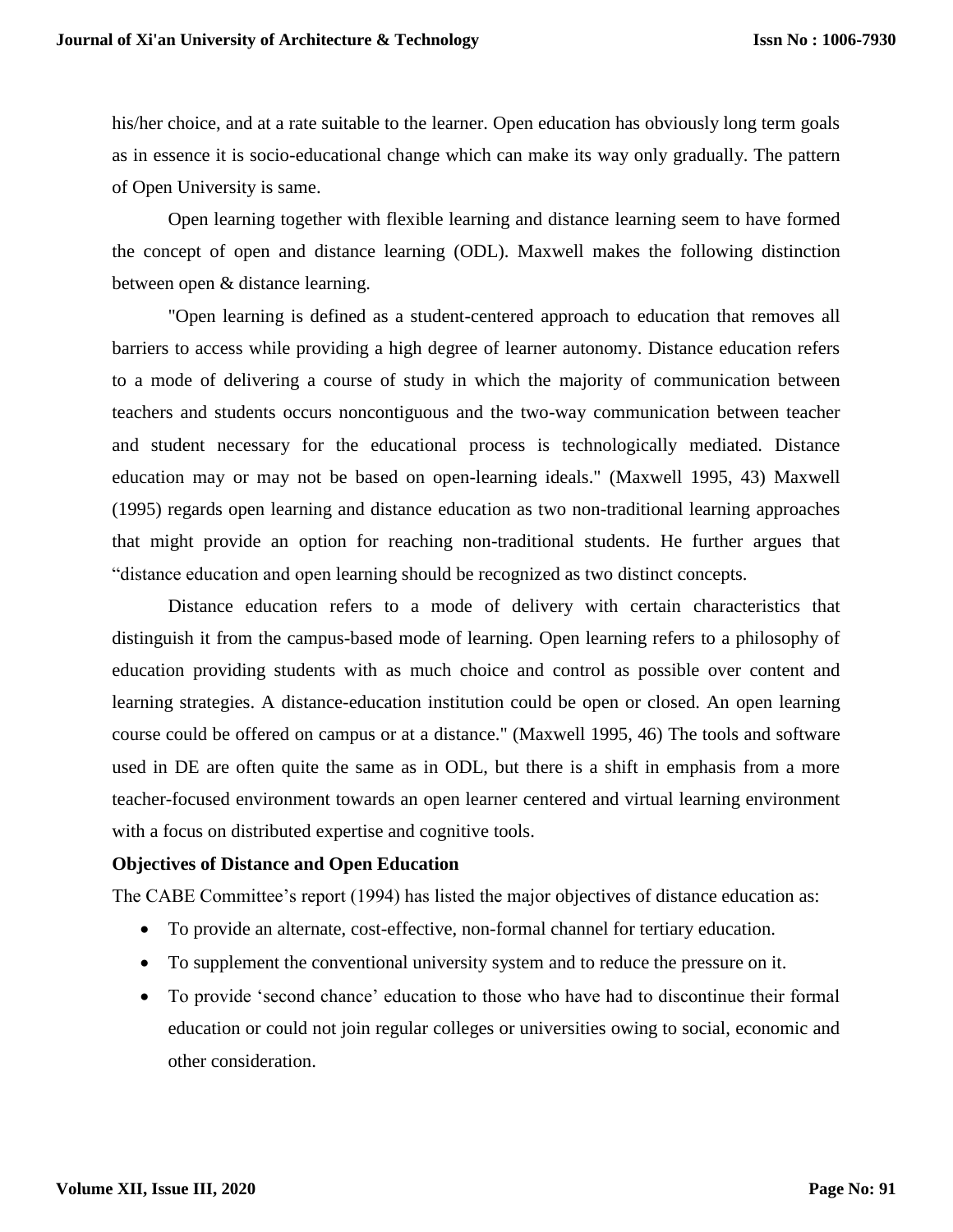- To democratize higher education by providing access to large segments of the population, in particular the disadvantaged groups such as those living in remote and rural areas, including working people like women and other adults, who wish to acquire and upgrade their knowledge and/ or skills.
- To strengthen and diversity the degree, certificate and diploma courses related to employment, and necessary for building the economy, on the basis of its natural and human resources.
- To provide continuing and life-long education to enrich the lives of the people.
- To provide an innovative system of university-level education, which is flexible and open in terms of method and pace of learning, combination of courses, eligibility for enrollment, age of entry, conduct of examination and operation of the programmes with a view to promoting learning and encouraging excellence in new fields of learning.

## **Factors of Distance and Open Education**

Some factors that led to the establishment of Distance and Open Education system in developing and developed countries are:

- To compare for a deficiency in the number of qualified teachers.
- To provide a more cost efficient mode of operation.
- To provide flexible programming on difficult, demanding and rigorous subjects of a specialized nature where and when needed especially in remote areas.
- To provide very high quality educational services on an up-to-date basis.
- To provide educational opportunities for students who could not take advantage of conventional higher education programmes.
- To bring the educated masses in their fold of education.
- To achieve equal access to higher education for a large segment of the population including older employed persons who wish to upgrade their education as well as those of living in remote areas.
- To provide opportunities for life-long learning.
- To convey knowledge to society via new communication technologies.
- To promote the qualitative improvement of the country's human resources.
- To increase access to learning opportunities that serves the socio-economic needs.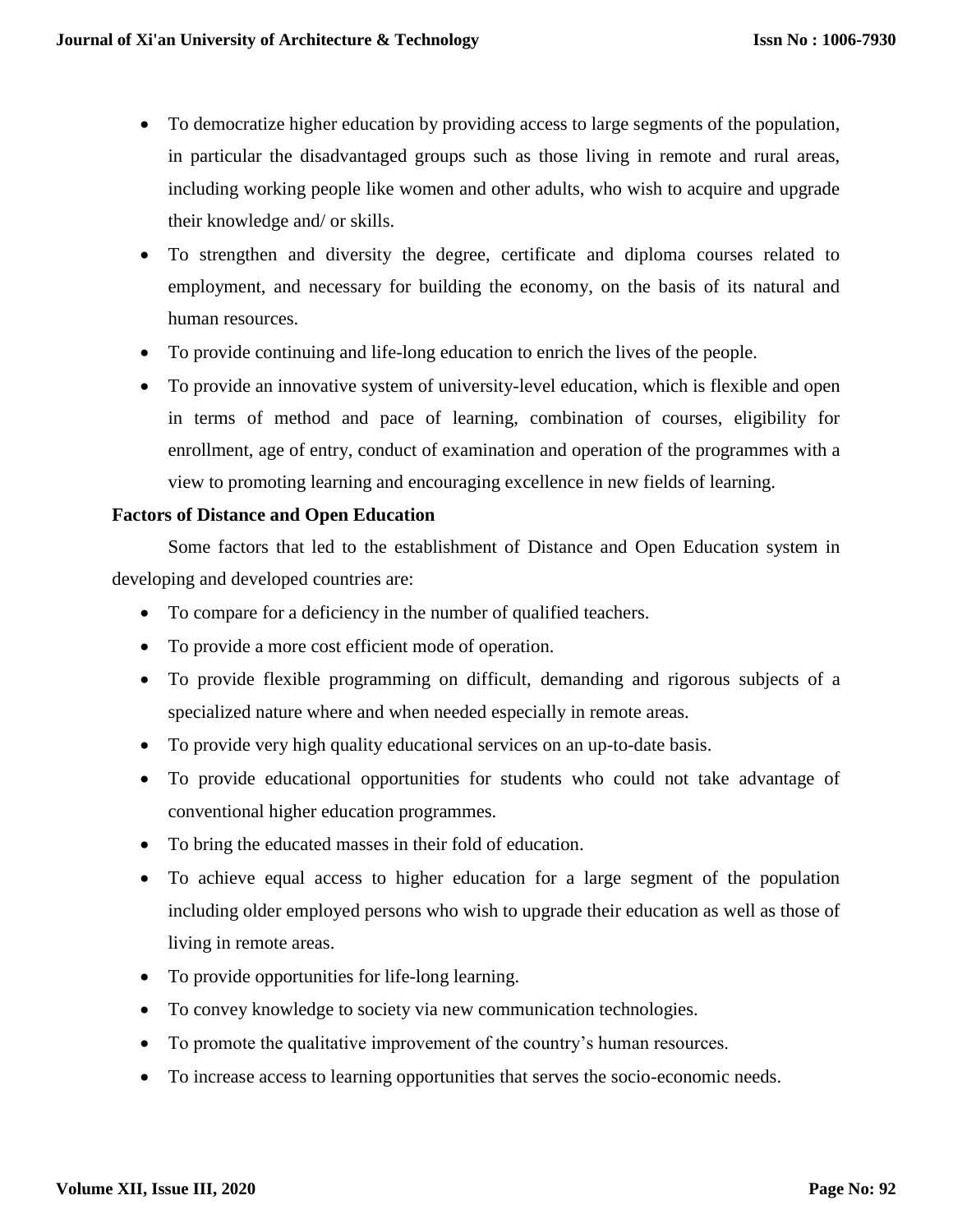To link education with vocation as flexible as possible so as to ensure free tracking between two.

## **Features of Open and Distance Education**

The important features of Open and Distance Education are as follows:

- 1. Learner centeredness rather than teacher centeredness.
- 2. Easy to access.
- 3. Flexibility/open entry.

4. Use of modern information and communication technologies/multimedia approach to education.

- 5. Resource sharing.
- 6. Socially relevant education.
- 7. Education for a learning society.
- 8. Course prepared by team of experts and academics.
- 9. Spatial separation of the teacher from learner.
- 10. Heterogeneous learner group.
- 11. Diversity in the nature of programmers offered.

#### **Wylie (1996) summarises eight characteristics of open learning**

- 1. Who? (Flexible entry provision),
- 2. Why? (Responsive to learner needs),
- 3. What? (Learner can negotiate content),
- 4. How? (Resource-based, alternative strategies),
- 5. Where? (Home, workplace, study centre),
- 6. When? (Flexible start, pace, completion times),
- 7. How effective? (Learner participates in assessment),
- 8. Who helps? (Variety of advice, support available).(Wylie, 1996, 288)

#### **Growth and Development of Distance and Open Education in India**

The growth and development of distance education has been through several stages-from pure correspondence education towards multimedia distance education and maturing into open and distance learning and today moving towards online programmes of study through internet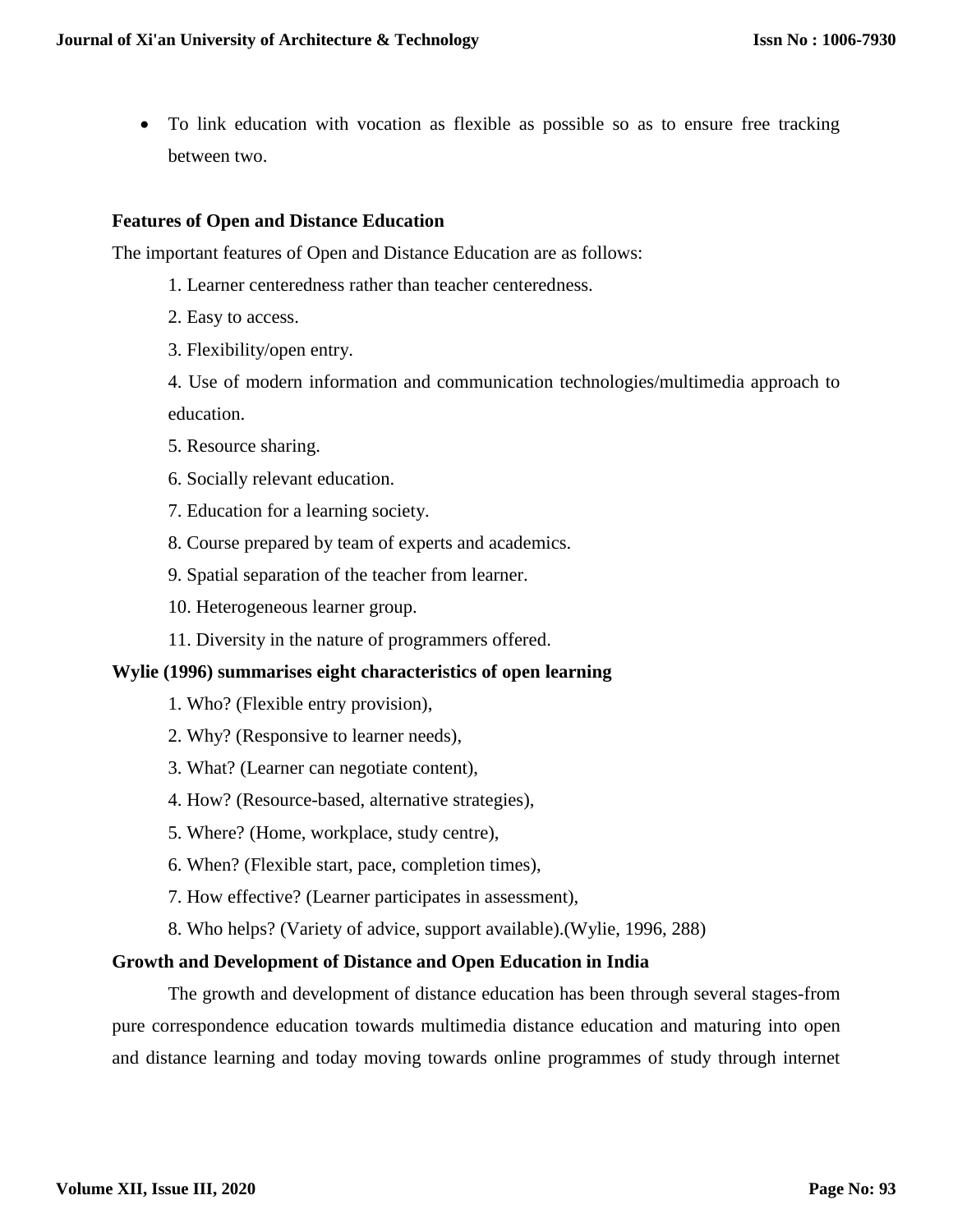and computers. Thus the growth and development of distance education may be discussed in two phases namely-

- Correspondence education phase (1962-1982).
- Open education phase(1982-onward)

#### **Correspondence education phase (1962-1982)**

Distance education in India has been started by 'Ekalavya' when he studied the art of archery from Guru Dronachariya at a distance in Mahabharata Era'. Nobel laureate Rabindranath Tagore also made use of distance education as a tool continuing further education of the people through Loka Siksha Sambad (Council of people education) initiated in Viswa Bharati in 1937 (Mukherje, 1997). However formally distance education in India was started in 1962 in the form of correspondence courses by Delhi University at the under graduated level which attracted a large number of student. As a follow-up measure the UGC recommended the adaption of correspondence course by other universities. As a result of which the latter half of 1960's (3 universities) particularly the 1970's show a support in the growth of correspondence institute by various universities (19 universities). Punjab University established the second correspondence course institute (1965) of the country which was also allowed to run its programme in regional language (Punjabi) in addition to English. This was the first university to establish full-fledged directorate of correspondence courses in the country. In the meantime an open school was set-up in New Delhi in 1979 to provide education to out of school learners. However, the senior secondary course for class (xi-xii) was launched in 1988. By 1980, there were 25 universities which were offering correspondence courses at tertiary level and five Boards of secondary education providing correspondence course at school level (Mullick, 1986).Today more than 50 universities are offering correspondence education in the country making one of the largest dual mode system in the world.

## **The Open Education Phase (1982 onward)**

U.K. established the first Open University in 1969 which prompted the Ministry of Education in collaboration with the ministry of information and broadcasting and the UGC to organize a seminar to consider the feasibility of starting an open university in India. The national progress towards a national Open University was slow and was overtaken by the state Government of Andhra Pradesh, which established the Andhra Pradesh Open University (APOU) in 1982. The APOU which is presently under as the Dr. B.R. Ambedkar Open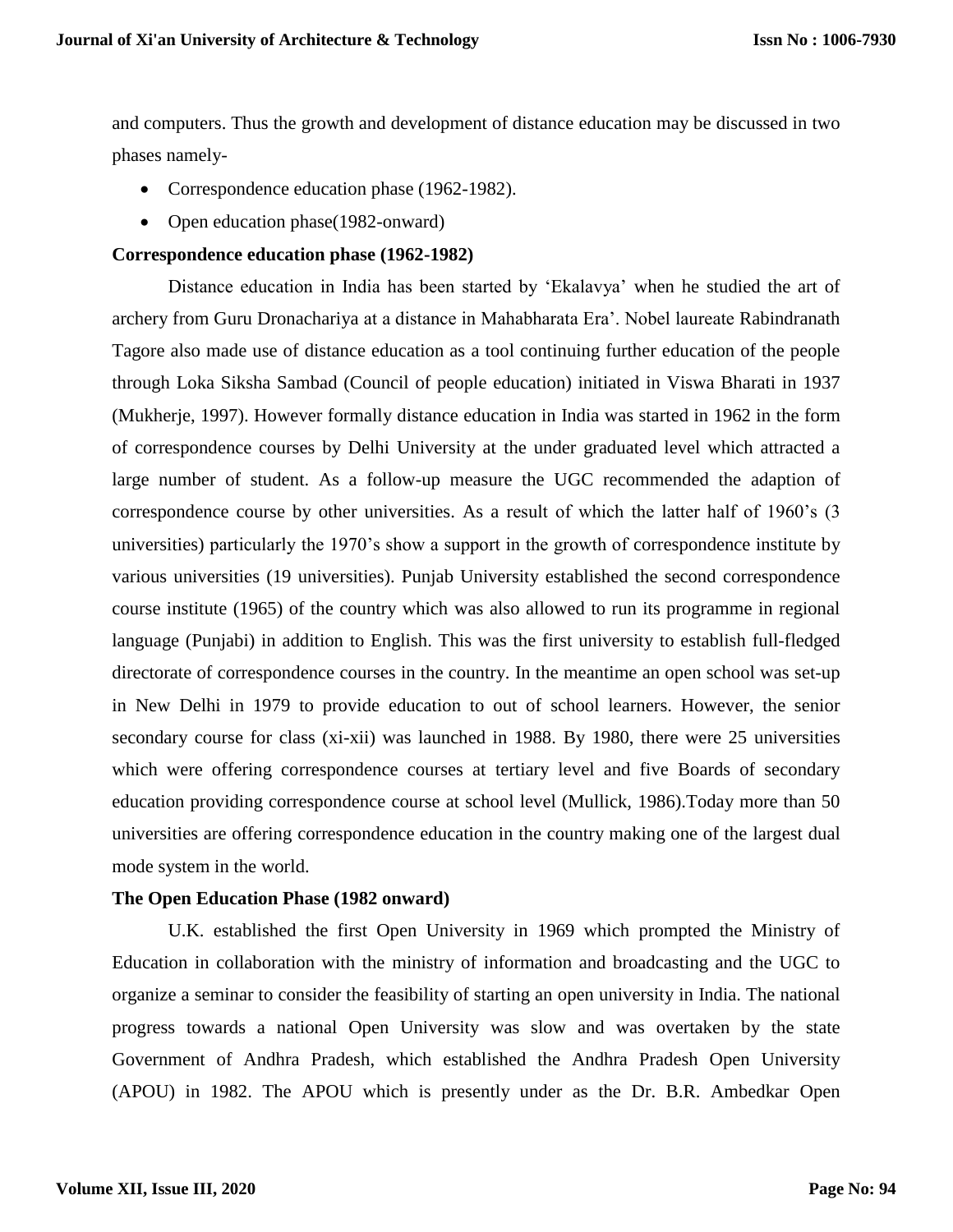University (BRAOU) was an autonomous institution, using only distance education method for providing higher education. Thus the first autonomous single mode Open University came into existence; soon after the national Open University (IGNOU) namely Indra Gandhi National Open University, which is now rated as one of the best distance courses university in the world, came into existence by an Act of Parliament in 1985. Subsequently the state government of Rajasthan, Bihar, Maharashtra, Madhya Pradesh, Gujarat, Karnataka, West Bengal and U.P. set up their own open universities namely the Kota Open University (1987). Nalanda open university (1987), Y.B. Chaban Maharashtra open university (1989), Madhya Pradesh Bhoj open university (1991), Babasaheb Ambedkar open university (1994), Karnataka State open university (1996), Netaji Subhas open university (1997) and U.P. Rajarshi Tandon open university (1999) TAMIL NADU Open University(Chennai)2oo2. Presently there are 248 conventional universities including 42 deemed universities in India (AIU, 2000).As on January2005, there are eleven Open Universities in INDIA As many as 62 of them are imparting distance education through correspondence courses institute.

A few private institutions have also started offering courses through virtual education. Recently the State Govt. of Tamil Nadu has set up a virtual university. All the state open universities have been established by ACTs of the respective state legislature. The maintenance and development of the state open universities is the joint responsibility of the centre and the concerned State Govts. Distance Education Council (1991) coordinates and maintains the quality and works as parallel UGC for open and distance learning system in the country. Distance education gets overwhelming response in India, the universities introduced many new distance education job oriented courses according to the changing times and students requirements.

At the secondary level, the education programme through correspondence course was started by the Board of Secondary Education, MP in 1965. Delhi started 'Patrachar Vidyalaya' in 1968 (Manjulika and Reddy, 1996). This was followed by Rajasthan, Orissa, Tamil Nadu, and Uttar Pradesh. The first open school of the country was established in 1979 in Delhi for secondary and higher secondary courses.

This was upgrade as National Open School in 1989. The states of Punjab, Haryana, Andhra Pradesh and West Bengal have also established their own State Open School. For the promotion and coordination of the Open University and distance education system and for determination of its standards in India, the Distance Education Council (DEC), was constituted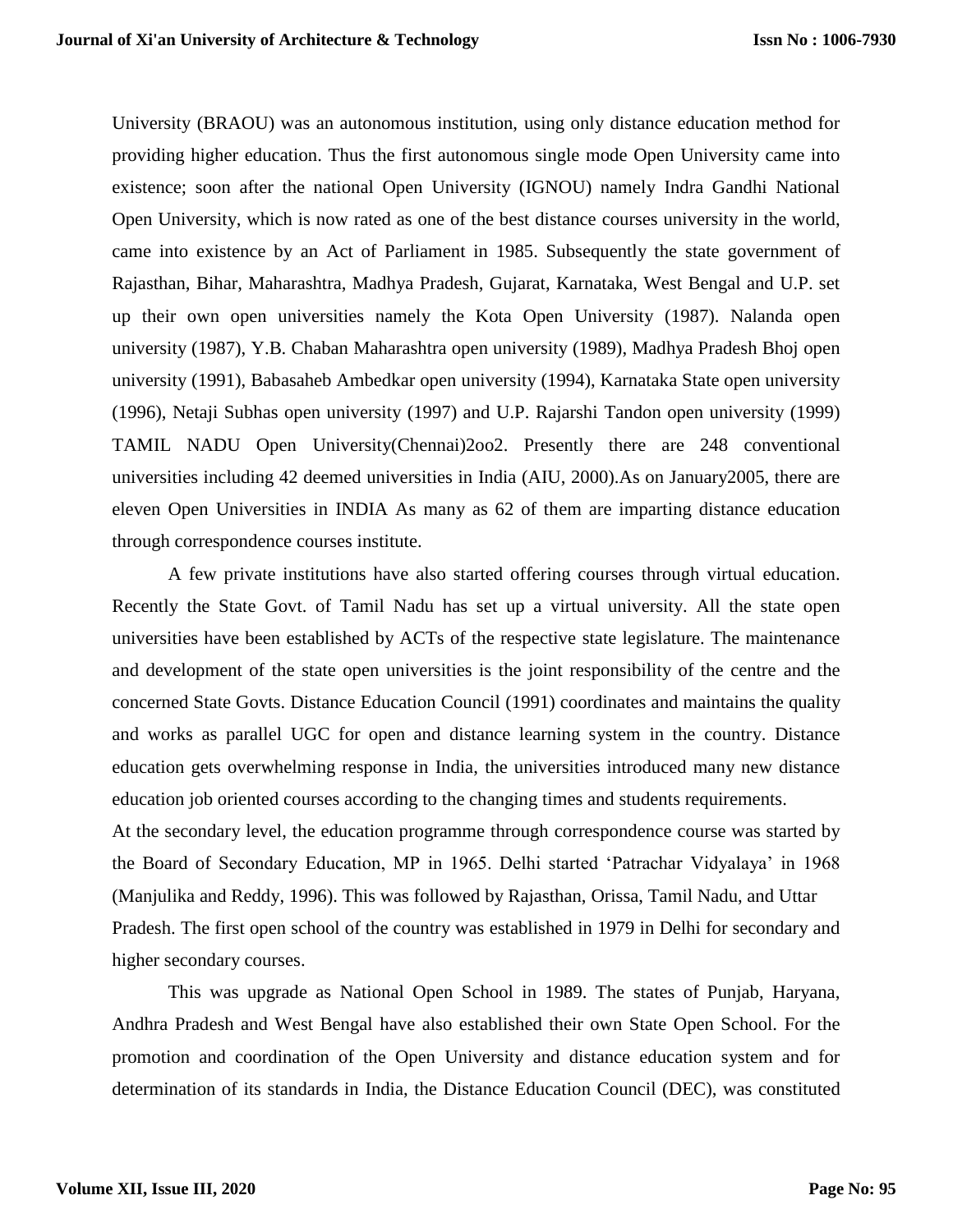under the Indira Gandhi National Open University Act (1985). Its consistent with the duty of the University that takes all such steps as it may deem fit for the promotion of the Open University and distance education systems in the educational pattern of the country and for the coordination and determination of standards of teaching, evaluation & research in such systems; and in pursuance of the objects of the University to encourage greater flexibility, diversity, accessibility, mobility and innovation in education at the University level by making full use of the latest scientific knowledge and new educational technology, and to further cooperation between the existing Universities. It is considered necessary and expedient to establish a Distance Education Council as an authority of the University under Section 16 of the Act.

#### **Need of Open and Distance Education**

Open and distance learning offers a number of advantages to both learners and to providers of opportunities for learning.

#### **Lifelong learning:**

Distance education mode has become very popular and common in India, because it is catering to a wide range of aspirants (students), who are willing to upgrade their educational qualifications for various reasons. The Distance education system provides opportunities not only to younger students but also to those from the older age groups to achieve education throughout life. As the several restrictions and control over formal education are lenient in open and distance education (ODE), it is considered as boon to those who like to enrich their knowledge throughout their life

## **Education for all:**

As the name suggest, ODE is open for all learners who opt for education. This form of education caters the needs of every individual. It can also meet the needs of populations affected by violence, war or displacement. It has a crucial role in the Universalization of educational opportunities.

## **Professional development or professional up gradation:**

The main reasons for increasing interest in Distance education in India lies in the need for continuing education in today's competitive world. Every people always try to add value to their competence in their bid to advance their carrier further.

Those who are already employed can make their professional competency upgraded with the help of ODE. As a result, a large number of in-service persons, professionals, entrepreneurs,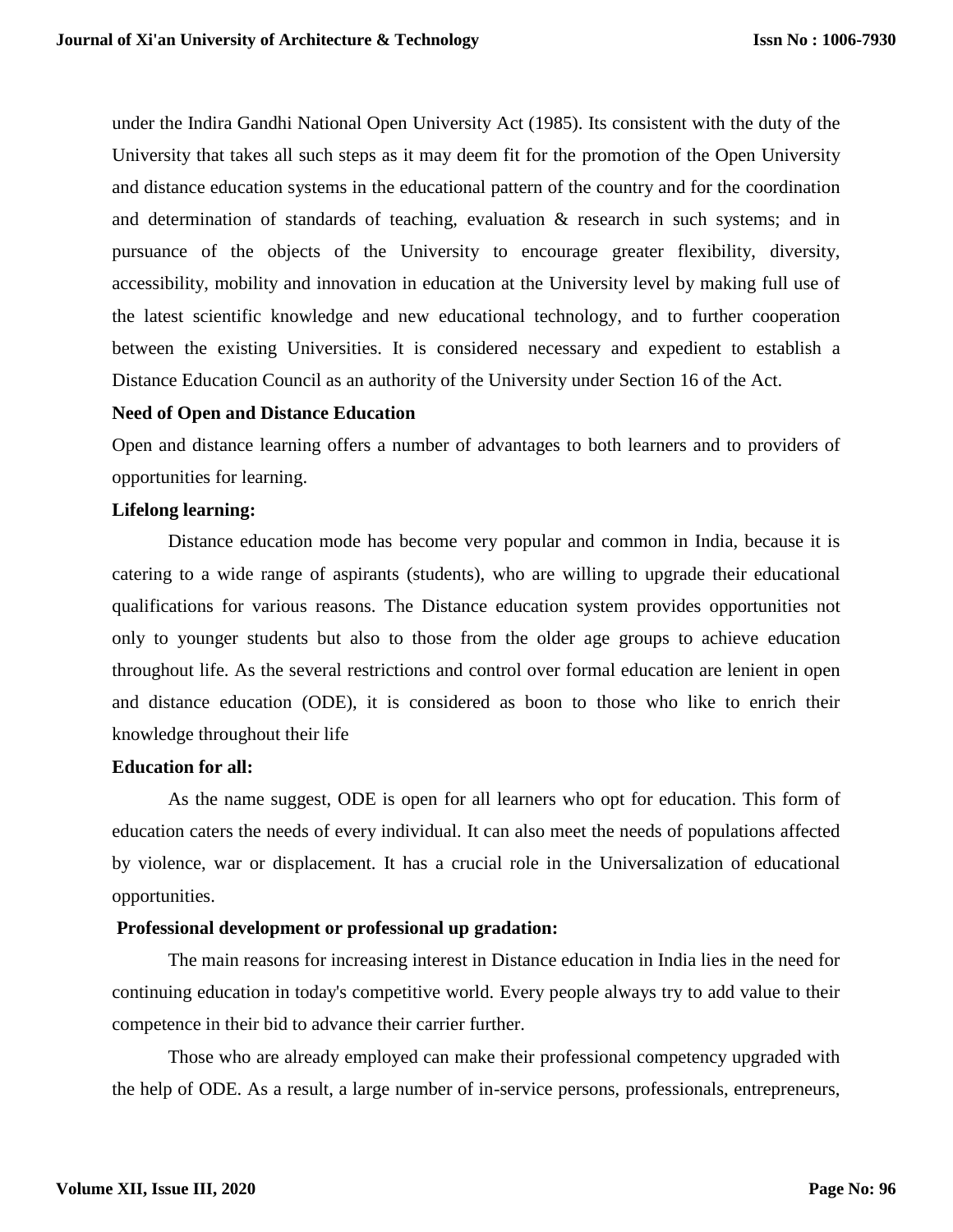job-less youth, school teachers, and old aged free persons made a beeline for admission to distance education study programmes.

## **Acquisition of higher qualification:**

Higher Education is a very powerful agent of social change and Open University Education in India is playing a vital role in catering the higher education to the needs of diversified groups of students including socially disadvantaged sections. Problems such as distance and time, which are barriers to conventional higher education, are overcome in open and distance learning.

## **Solution of problem of Drop-out:**

The students who could not complete their education in formal mode due to some hindrance or barrier, they can get an easy opportunity to continue their education through distance mode. It offers facilities for continuing education to those who need to out of the formal system in various stages. It both broadens the access to and helps the drop

outs to get back to the main stream.

## **Girls and women education:**

Due to the conservative attitude of parents girls and women cannot get easy access to formal education, especially in remote areas of this country. So the distance education can satisfy their educational needs. It widens women's opportunities to learn. This system of education is suitable for those who want to enhance their qualifications but are not in a position to attend classes on a regular basis. Such distance courses proved a boon for the girls and women, especially housewives for pursuing higher education.

#### **Generating skilled manpower for national development through vocational course:**

It also contributes to the economic development of a country by meeting human resources as per its needs. It can cater the requirement to those who are on the job. It helps in quantitative expansion of tertiary and professional education in the country. It can raise the employment opportunities, develops the necessary skills, aptitude and motivation to fresh job seeker as well as self-employment.

The ODE has a contributing role in the economic development of India through imparting newly generated knowledge and training to the human resource.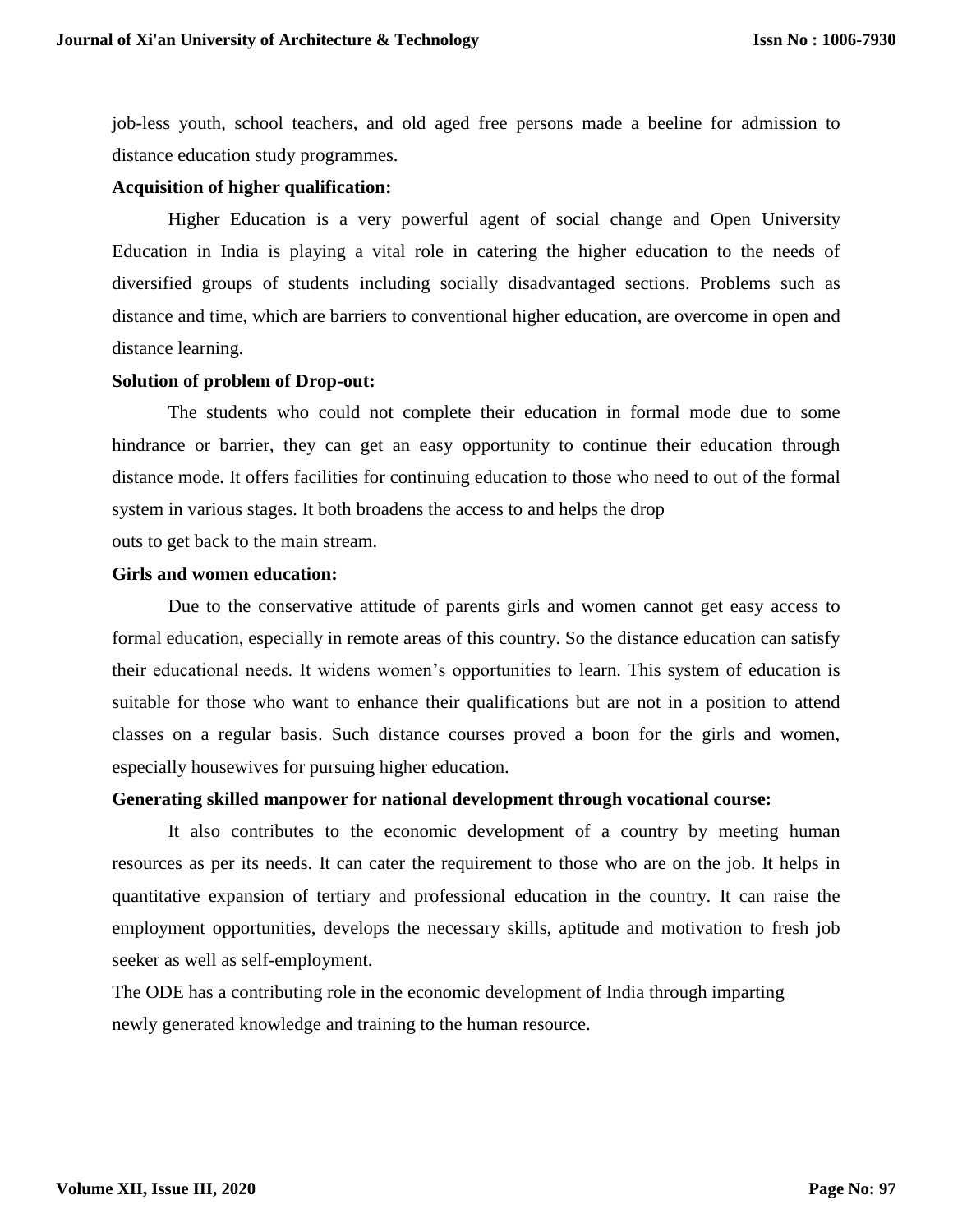## **Education for marginalized communities:**

Marginalized communities in India are suffering with lack of access to education for generations. For a quite long time Dalits were not allowed to enter to the doorsteps of educational centers and institutions. With a delightful slogan "Education at your doorstep" the Open and Distance Learning (ODL) system in India brought education virtually to the doorsteps of several disadvantaged sections including Dalits and women. If this system has more accessible the marginalized communities especially Dalits will definitely emancipate themselves from traditional bondages, exploitations and humiliations.

## **Overcoming physical distance:**

Open and distance education can overcome problems of physical distance for learners in remote locations who are unable or unwilling to physically attend a campus. Though learners and teachers are geographically separated, teachers in urban settings instruct learners in rural settings.

## **Education of physically challenged student:**

The students suffering from any physical deformities can achieve the same educational qualification with others through distance education.

#### **Providing Bridge Course:**

It can bridge up the gap of knowledge and qualification by allowing individual toacquire knowledge through bridge course.

## **Solving time or scheduling problems:**

ODE can solve time or scheduling for those client groups unwilling or unable to assemble together frequently.

## **Expanding the limited number of places available:**

Open and distance learning can expand the limited number of places available for campus-based institutions few in number; and stringent entrance requirements.

#### **Making best use of the limited number of teachers available:**

Open and distance learning can make the best use of the few teachers available when there is a lack of trained teaching personnel relative to demand or teachers are geographically concentrated. The medium has changed from pencil and paper correspondence courses to realtime Internet courses.The acceleration in distance education brought on by the development of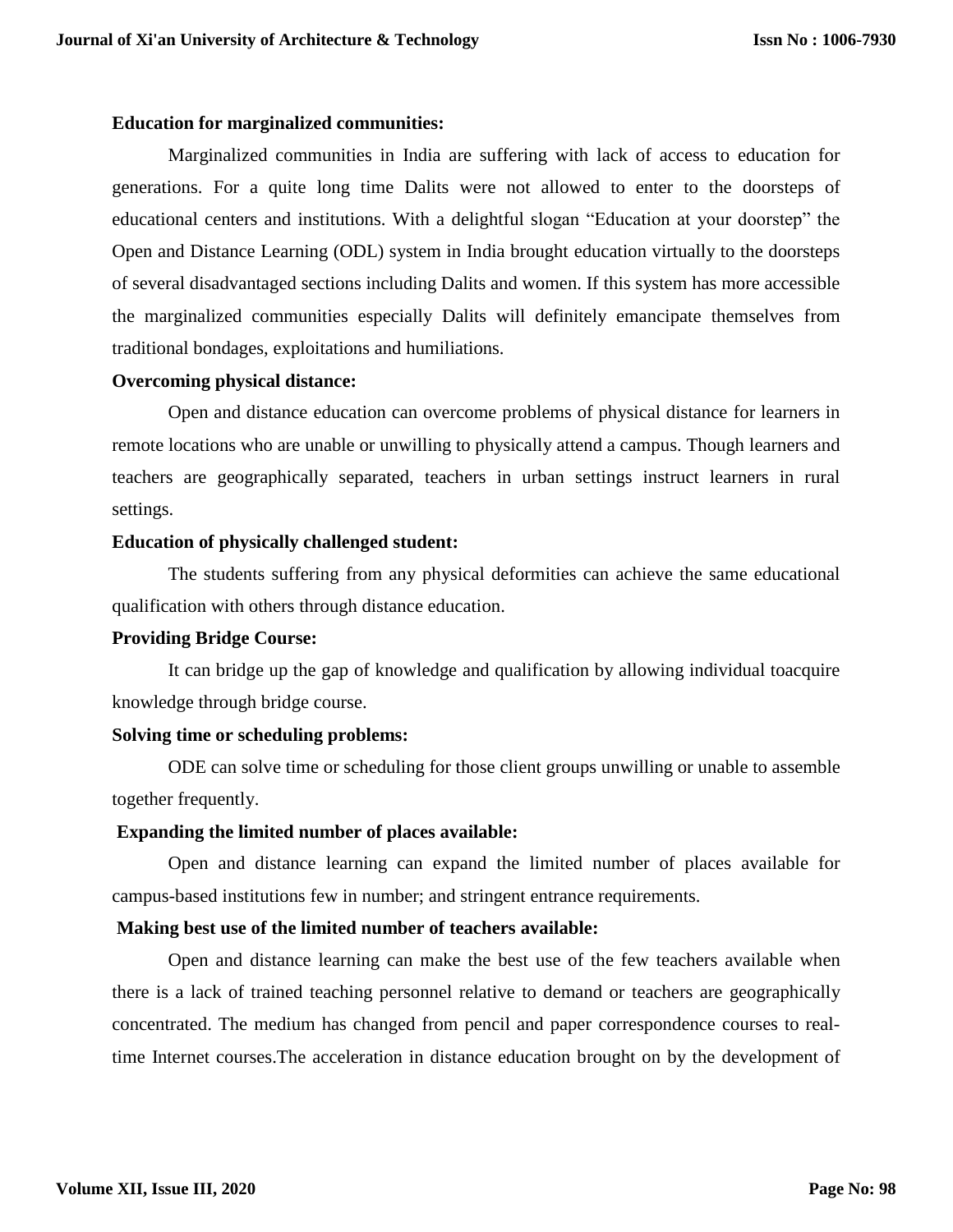sophisticated computer network tools is pushing discussion and action on a variety of challenges faced by distance education.

The challenges faced right now are as follows:

#### **Quality with Quantity:**

Quality education should be provided through distance learning programmes. In case of research based higher studies or some other professional courses being run through distance education, provisions should be made for the proper library, laboratory and required study related essential equipments and materials for the students in coordination with other related universities running similar programmes or located in the same region.

#### **Technological Literacy - Including Computer Literacy:**

The target population will require training in the use of the tools, and so will the providers. Instructors will need focused training in order to make effective use of the technologies involved.

#### **Programme Evaluation and Accreditation:**

Care must be taken to ensure that distance education programmes are as well developed as their in-house counterparts. Mechanisms need to be developed for faculty evaluation of programmes originating at their institutions. There need to be standards for course evaluation and programme accreditation. Successful programs need to be reevaluated before implementing them in a different cultural environment in this increasingly global village. (Mugridge 1991)

#### **Losing the Content in the Technology:**

There is a need to avoid simply providing information, rather than instruction; or of simply transmitting lectures through this new medium. This would be a disservice to the learners, and a *reduction* in content and functionality over the intended result. Avoid focusing on the technology rather than the instructional design and support. (Douglas 1993)

#### **Alienating Instructors:**

Faculty should be involved in the whole process, and should understand that while one goal may be to reduce costs, this will not be at the expense of faculty jobs. Distance education technologies are not alternatives to teaching. Failing to address these issues can lead to significant faculty rejection of the proposals, and may include Union confrontation. (DeLoughry 1995)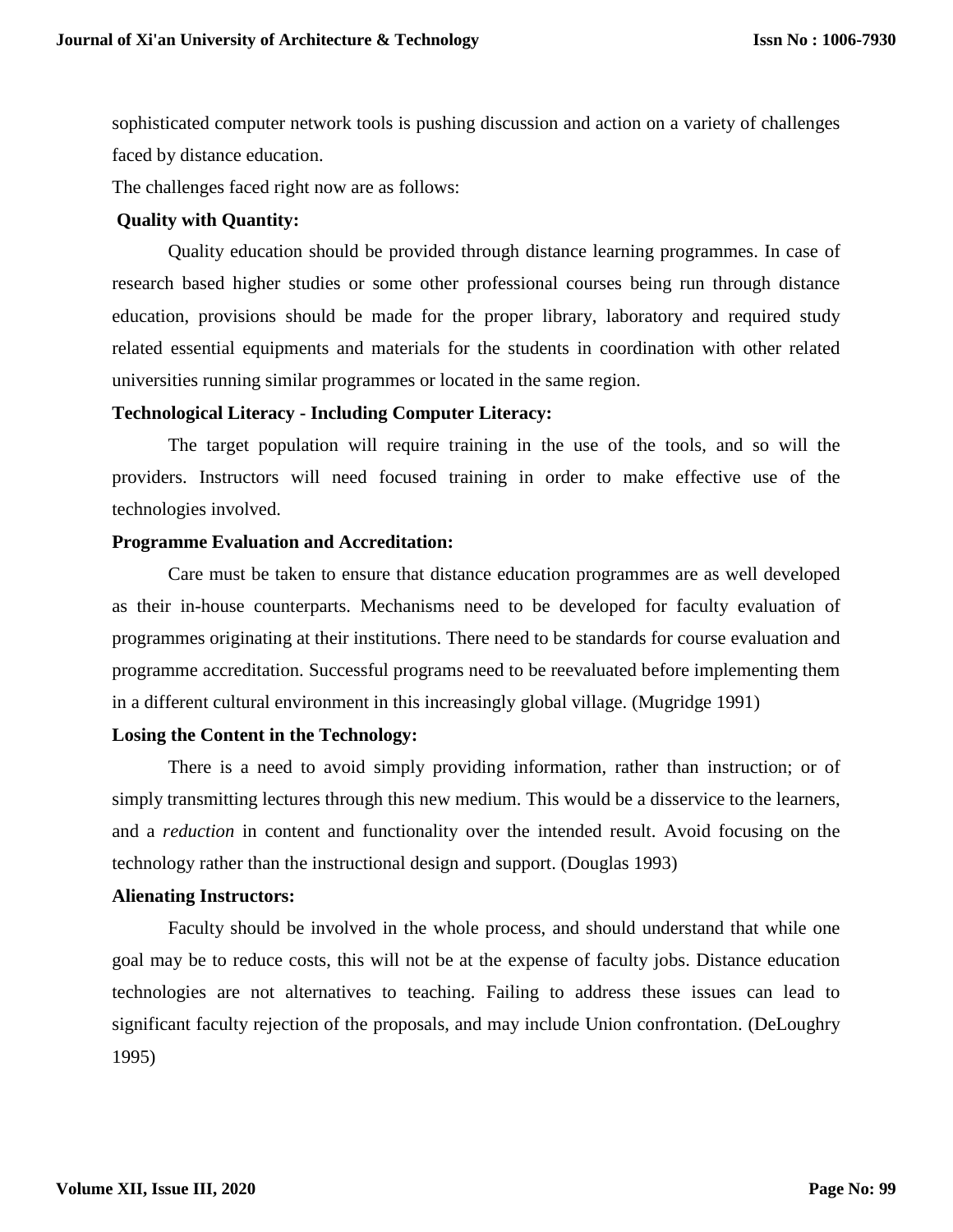#### **Non-Native Language Instruction:**

Many of the tools available, whether on the Internet or not, have severe limitations in their ability to accommodate non-native language instruction. 2-byte character systems like Chinese are especially problematic. This is slowly becoming less of an issue on the Internet as standards begin to coalesce.

## **Institutional Support for Distance Learners:**

Academic institutions must remember that course content is just one element of the education they provide. If distance learners are being sought, they will need to be provided with similar support to that received by on-campus users. This includes everything from *full* library support to academic counseling in addition to more mundane administrative assistance. (Jacobsen1994)

## **Increasing Regional Focus:**

It is not credible to expect that learners who are a dozen time zones apart will be interested in participating in live programs when they would normally be asleep. As interactive programs develop, we may see an increase in two alternatives.First, institutions seeking to market their educational products beyond their shores will offer sessions tailored to the needs of students in specific areas. Second, regional consortia or education hubs may begin to form.

There is a danger of becoming isolated from the more global learning environment. In most cases there will be benefit in designing programs which include challenge and stimulation, and which involve the learner in discussion and collaboration with those outside their immediate circle of fellow 'classmates'.

#### **Copyright Issues:**

While few researchers raise the issue explicitly, all are aware that many questions of copyright in an electronic environment remain unanswered. It is important to examine the goals and intentions of the program, and make sure that the necessary clearances have been obtained as needed.